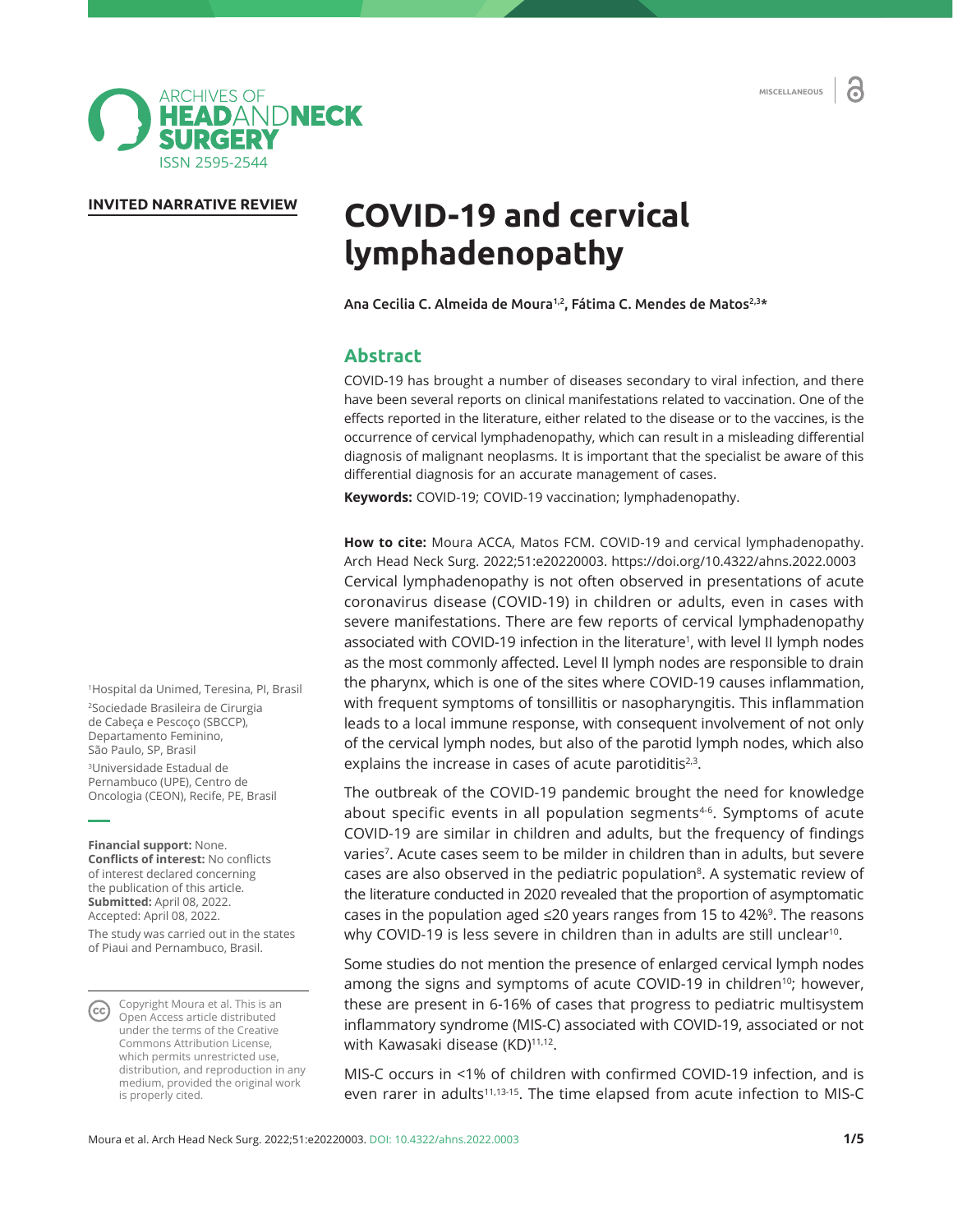symptom onset (3-4 weeks) is the same to onset of acquired immunity, suggesting that this is a post-infectious complication $16,17$ .

Most cases of MIS-C associated or not with KD occur in previously healthy children, whereas severe acute COVID-19 is more frequent in those with comorbidities<sup>12</sup>. MIS-C alone mainly affects older children and adolescents and those of African or Hispanic origin; in contrast, classical KD usually affects younger children and has a higher incidence among Asian descent<sup>10,18,19</sup>.

The main clinical manifestations of MIS-C and KD include fever, rashes, mucous membrane involvement, conjunctivitis, edema/erythema of the hands and feet, and cervical lymphadenopathy, with the last present in 30-70% of MIS-C cases and in 50-70% of KD patients<sup>19</sup>. Gastrointestinal symptoms, shock, and coagulopathy are common in MIS-C patients, but are not common in classic KD19.

A systematic review designed to identify the clinical features of pediatric COVID-19 evaluated 46 case reports and case series with a total of 112 children, and found that only 3 (2.7%) had cervical lymphadenopathy and all were aged 1-10 years (4.9% of this age group)<sup>14</sup>. Lymphadenopathy has been identified upon physical examination and after infection $15,16$ .

A prospective multicenter observational cohort study published in August 2020 analyzed the clinical characteristics of 615 children aged <19 years admitted to 136 hospitals in the United Kingdom with Severe Acute Respiratory Syndrome Coronavirus 2 (SARS-CoV-2), and found that 20% of them had MIS-C and presented enlarged lymph nodes<sup>18</sup>. However, there are no studies relating the presence of cervical lymphadenopathy as a single prognostic predictor.

Although the literature shows a relationship between COVID-19 vaccines and the onset of cervical lymphadenopathy, the study samples are restricted to adults. Analysis of the side effects of vaccination in children does not mention cervical lymph node involvement<sup>20</sup>.

Post-vaccination lymphadenopathy has been documented in several types of vaccines, such as in those used against the influenza virus and the human papillomavirus (HPV)<sup>21,22</sup>. This reaction can occur in response to all types of COVID-19 vaccines. Upon muscle injection, the vaccine is transported to regional lymph nodes and, in some cases, to the nearest lymphatic chains, with subsequent activation of T and B cells in these lymph nodes<sup>23</sup>. In these cases, lymphadenopathy usually occurs in the supraclavicular region (level IV) as a result of drainage chains originating from the axillary region. Axillary lymphadenopathy is considered the second most frequent cause of local reaction to messenger RNA vaccines<sup>24</sup>.

Complementary imaging exams may show changes, and lead to suspicion of neoplasms in patients with vaccination-induced lymphadenopathy. Positron Emission Tomography and Computed Tomography (PET-CT) may show increased fluorodeoxyglucose uptake into lymph nodes, resulting in a misleading diagnosis, especially if there is no information about recent vaccination history. Ultrasound (US) should be considered as an effective test that can assist with differential diagnosis, with the advantage of having a lower cost. The finding of a preserved fatty hilum is a sign of lymph node benignity24-26.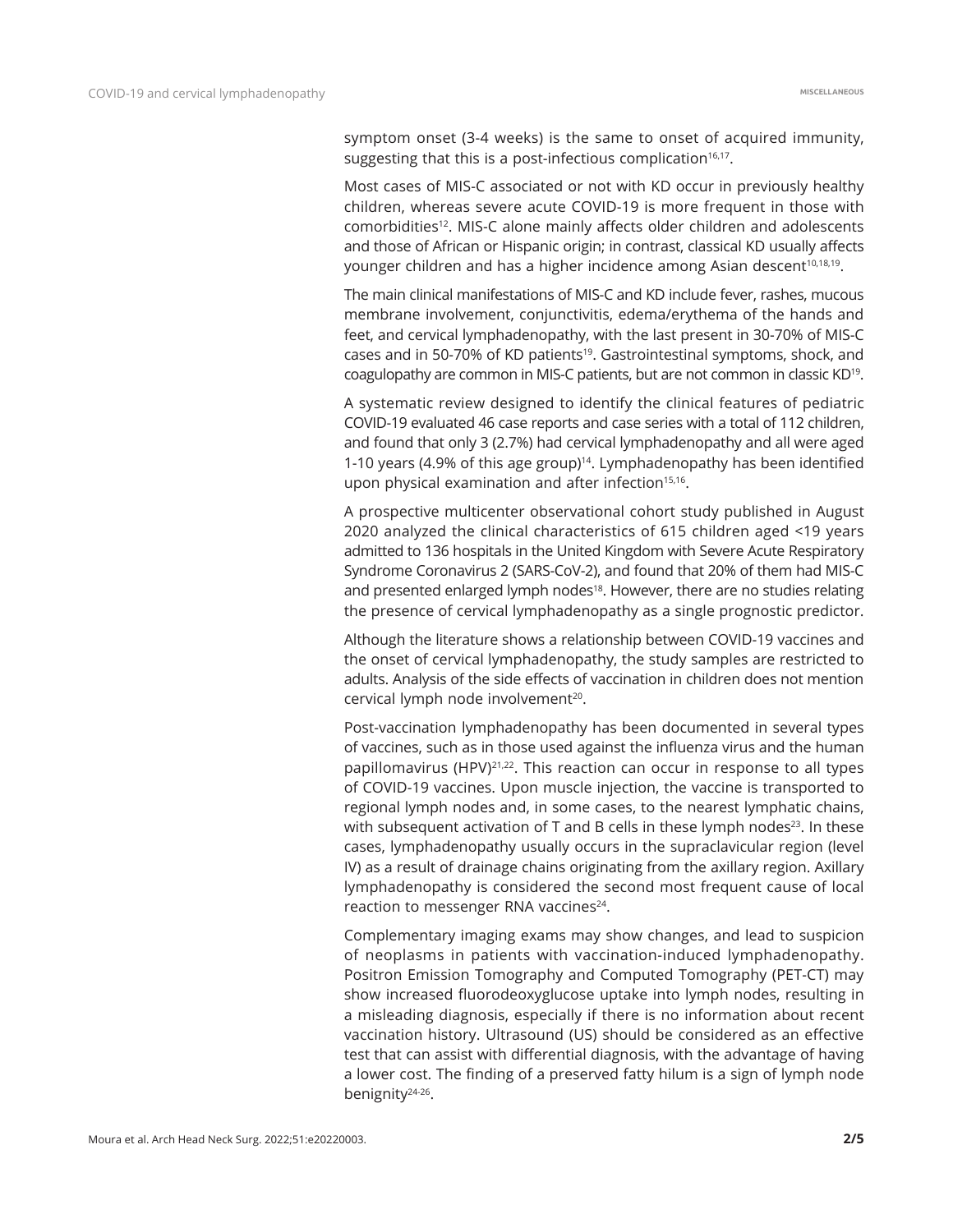Some authors have proposed that routine breast cancer screening tests be performed before vaccination, or between 4 and 6 weeks after the second dose, because of the risk of emergence of enlarged lymph nodes, which may cause diagnostic doubt<sup>25,26</sup>.

Fine-needle aspiration (FNA), or core biopsy, may aid in diagnosis. Findings reported by pathologists on lymphadenopathy caused by vaccination include a reactive pattern with follicular hyperplasia and prominent elements in the germinal center, including lymphoid-histiocytic cell and macrophage aggregation. Another important aspect of this analysis is the risk of a false positive diagnosis of lymphoproliferative disease due to increased population of activated lymphoid cells, and it is fundamental that the surgeon inform the pathologist of the disease or vaccination history<sup>27</sup>.

It is essential that the specialist be aware of COVID-19 and all its clinical repercussions, which can be related to both infection and vaccination. The patient's history and clinical examination, as well as good quality US, are essential to avoid unnecessary invasive treatments, as these conditions present gradual recovery, and it may take 3 to 4 weeks for spontaneous remission of lymphadenopathy to occur<sup>28</sup>.

Based on the data available to date, we do not recommend the use of COVID-19 diagnostic tests in the routine investigation of cervical lymphadenopathy in patients who do not meet the criteria for MIS-C.

## **References**

- 1. Distinguin L, Ammar A, Lechien JR, Chetrit A, Idrissi YC, Circiu M, Saussez S, Berradja N, Edjlali M, Carlier R, Hans S. MRI of patients infected with COVID-19 revealed cervical lymphadenopathy. Ear Nose Throat J. 2021;100(1):26-8. **[http://](https://doi.org/10.1177/0145561320940117) [dx.doi.org/10.1177/0145561320940117](https://doi.org/10.1177/0145561320940117)**. [PMid:32703030.](https://www.ncbi.nlm.nih.gov/entrez/query.fcgi?cmd=Retrieve&db=PubMed&list_uids=32703030&dopt=Abstract)
- 2. Capaccio P, Pignataro L, Corbellino M, Popescu-Dutruit S, Torretta S. Acute parotiditis: a possible precocious clinical manifestation of SARS-CoV2 infection? Otolaryngol Head Neck Surg. 2020;163(1):182-3. **[http://dx.doi.](https://doi.org/10.1177/0194599820926992) [org/10.1177/0194599820926992](https://doi.org/10.1177/0194599820926992)**[. PMid:32369434.](https://www.ncbi.nlm.nih.gov/entrez/query.fcgi?cmd=Retrieve&db=PubMed&list_uids=32369434&dopt=Abstract)
- 3. Lechien JR, Chetrit A, Chekkoury-Idrissi Y, Distinguin L, Circiu M, Saussez S, Berradja N, Edjlali M, Hans S, Carlier R. Parotiditis-like symptoms associated with COVID-19, France, March-April 2020. Emerg Infect Dis. 2020;26(9):2270-1. **[http://dx.doi.org/10.3201/eid2609.202059](https://doi.org/10.3201/eid2609.202059)**. [PMid:32491984.](https://www.ncbi.nlm.nih.gov/entrez/query.fcgi?cmd=Retrieve&db=PubMed&list_uids=32491984&dopt=Abstract)
- 4. World Health Organization. WHO Director-General's opening remarks at the media briefing on COVID-19 [Internet]. Switzerland: WHO; 2020 [cited 2022 Apr 8]. Available from: https://www.who.int/director-general/speeches/detail/who-director-generals-opening-remarks-at-the-media-briefing-on-covid-19---11-march-2020
- 5. Dawood FS, Porucznik CA, Veguilla V, Stanford JB, Duque J, Rolfes MA, Dixon A, Thind P, Hacker E, Castro MJE, Jeddy Z, Daugherty M, Altunkaynak K, Hunt DR, Kattel U, Meece J, Stockwell MS. Incidence rates, household infection risk, and clinical characteristics of sARS-CoV-2 infection among children and adults in Utah and New York City, New York. JAMA Pediatr. 2022;176(1):59-67. **[http://](https://doi.org/10.1001/jamapediatrics.2021.4217) [dx.doi.org/10.1001/jamapediatrics.2021.4217](https://doi.org/10.1001/jamapediatrics.2021.4217)**[. PMid:34623377.](https://www.ncbi.nlm.nih.gov/entrez/query.fcgi?cmd=Retrieve&db=PubMed&list_uids=34623377&dopt=Abstract)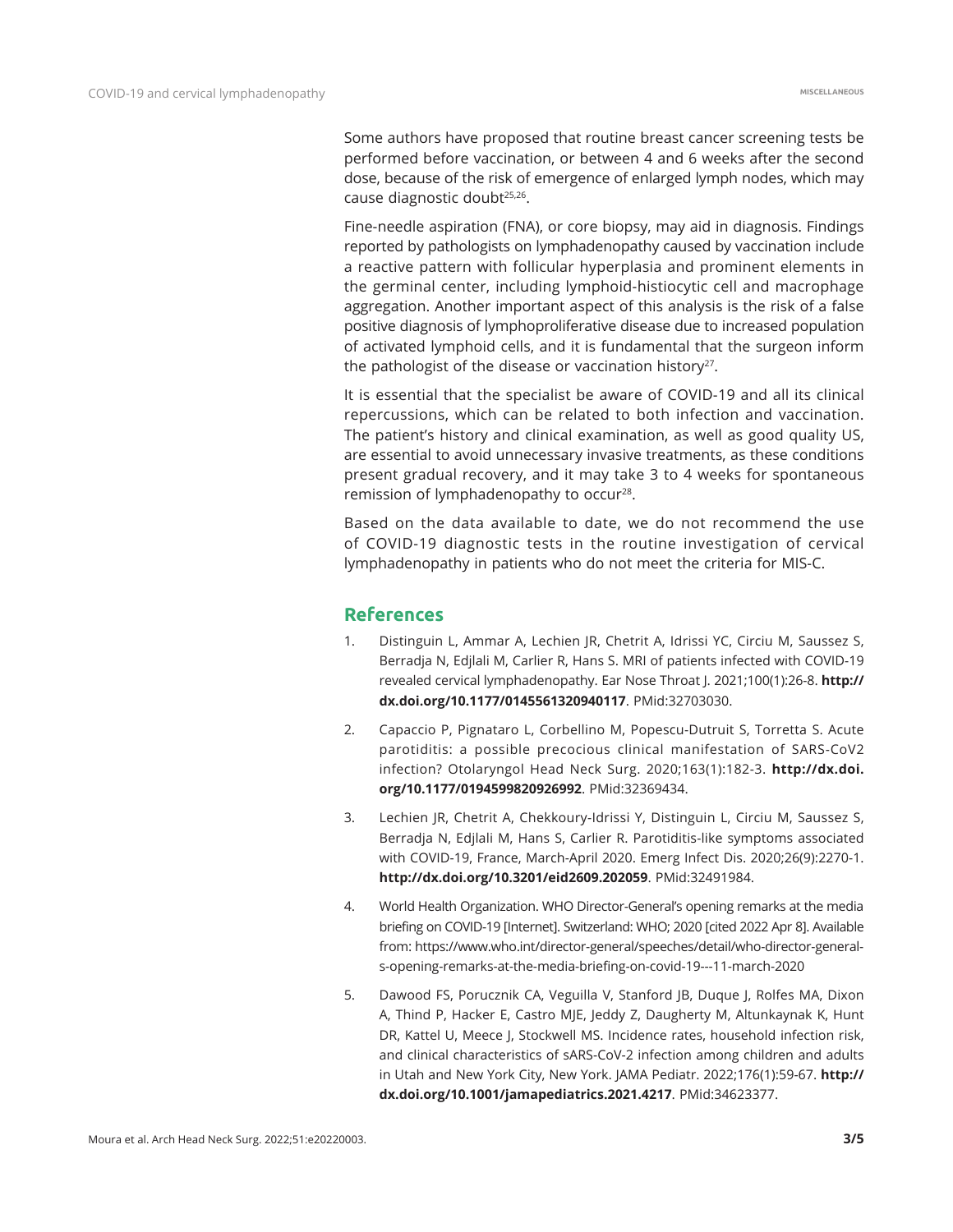- 6. WHO. COVID-19 disease in children and adolescents: scientific brief [Internet]. Switzerland: WHO; 2021 [cited 2022 Apr 8]. Available from: https://www.who.int/ publications/i/item/WHO-2019-nCoV-Sci\_Brief-Children\_and\_adolescents-2021.1
- 7. Stokes EK, Zambrano LD, Anderson KN, Marder EP, Raz KM, El Burai Felix S, Tie Y, Fullerton KE. Coronavirus disease 2019 case surveillance - United States, January 22-May 30, 2020. MMWR Morb Mortal Wkly Rep. 2020;69(24):759-65. **[http://dx.doi.org/10.15585/mmwr.mm6924e2](https://doi.org/10.15585/mmwr.mm6924e2)**. [PMid:32555134.](https://www.ncbi.nlm.nih.gov/entrez/query.fcgi?cmd=Retrieve&db=PubMed&list_uids=32555134&dopt=Abstract)
- 8. Liguoro I, Pilotto C, Bonanni M, Ferrari ME, Pusiol A, Nocerino A, Vidal E, Cogo P. SARS-COV-2 infection in children and newborns: a systematic review. Eur J Pediatr. 2020;179(7):1029-46. **[http://dx.doi.org/10.1007/s00431-020-03684-7](https://doi.org/10.1007/s00431-020-03684-7)**. [PMid:32424745.](https://www.ncbi.nlm.nih.gov/entrez/query.fcgi?cmd=Retrieve&db=PubMed&list_uids=32424745&dopt=Abstract)
- 9. Viner RM, Ward JL, Hudson LD, Ashe M, Patel SV, Hargreaves D, Whittaker E. Systematic review of reviews of symptoms and signs of COVID-19 in children and adolescents. Arch Dis Child. 2020;17:archdischild-2020-320972[. PMid:33334728.](https://www.ncbi.nlm.nih.gov/entrez/query.fcgi?cmd=Retrieve&db=PubMed&list_uids=33334728&dopt=Abstract)
- 10. Deville JG, Song E, Ouellette CP, Jaime G, Deville, MD. COVID-19: clinical manifestations and diagnosis in children. UpToDate; 2021 Oct 25.
- 11. Dufort EM, Koumans EH, Chow EJ, Rosenthal EM, Muse A, Rowlands J, Barranco MA, Maxted AM, Rosenberg ES, Easton D, Udo T, Kumar J, Pulver W, Smith L, Hutton B, Blog D, Zucker H. Multisystem inflammatory syndrome in children in New York State. N Engl J Med. 2020;383(4):347-58. **[http://dx.doi.org/10.1056/](https://doi.org/10.1056/NEJMoa2021756) [NEJMoa2021756](https://doi.org/10.1056/NEJMoa2021756)**. [PMid:32598830.](https://www.ncbi.nlm.nih.gov/entrez/query.fcgi?cmd=Retrieve&db=PubMed&list_uids=32598830&dopt=Abstract)
- 12. Son MBF, Friedman K. COVID-19: multisystem inflammatory syndrome in children (MIS-C) clinical features, evaluation, and diagnosis. UptoDate; 2021 Apr 2.
- 13. Morris SB, Schwartz NG, Patel P, Abbo L, Beauchamps L, Balan S, Lee EH, Paneth-Pollak R, Geevarughese A, Lash MK, Dorsinville MS, Ballen V, Eiras DP, Newton-Cheh C, Smith E, Robinson S, Stogsdill P, Lim S, Fox SE, Richardson G, Hand J, Oliver NT, Kofman A, Bryant B, Ende Z, Datta D, Belay E, Godfred-Cato S. Case series of multisystem inflammatory syndrome in adults associated with SARS-CoV-2 infection - United Kingdom and United States, March-August 2020. MMWR Morb Mortal Wkly Rep. 2020;69(40):1450-6. **[http://dx.doi.org/10.15585/](https://doi.org/10.15585/mmwr.mm6940e1) [mmwr.mm6940e1](https://doi.org/10.15585/mmwr.mm6940e1)**[. PMid:33031361.](https://www.ncbi.nlm.nih.gov/entrez/query.fcgi?cmd=Retrieve&db=PubMed&list_uids=33031361&dopt=Abstract)
- 14. Yasuhara J, Kuno T, Takagi H, Sumitomo N. Clinical characteristics of COVID‐19 in children: a systematic review. Pediatr Pulmonol. 2020;55(10):2565-75. **[http://](https://doi.org/10.1002/ppul.24991) [dx.doi.org/10.1002/ppul.24991](https://doi.org/10.1002/ppul.24991)**. [PMid:32725955.](https://www.ncbi.nlm.nih.gov/entrez/query.fcgi?cmd=Retrieve&db=PubMed&list_uids=32725955&dopt=Abstract)
- 15. Rivera-Figueroa EI, Santos R, Simpson S, Garg P. Incomplete Kawasaki disease in a child with COVID-19. Indian Pediatr. 2020;57(7):680-1. **[http://dx.doi.org/10.1007/](https://doi.org/10.1007/s13312-020-1900-0) [s13312-020-1900-0](https://doi.org/10.1007/s13312-020-1900-0)**. [PMid:32393680.](https://www.ncbi.nlm.nih.gov/entrez/query.fcgi?cmd=Retrieve&db=PubMed&list_uids=32393680&dopt=Abstract)
- 16. Blondiaux E, et al. Cardiac MRI of children with Multisystem Inflammatory Syndrome (MIS-C) associated with COVID-19: case series. Radiology. 2020;9:202288.
- 17. Mahase E. Covid-19: cases of inflammatory syndrome in children surge after urgent alert. BMJ. 2020;369:m1990. **[http://dx.doi.org/10.1136/bmj.m1990](https://doi.org/10.1136/bmj.m1990)**. [PMid:32414749.](https://www.ncbi.nlm.nih.gov/entrez/query.fcgi?cmd=Retrieve&db=PubMed&list_uids=32414749&dopt=Abstract)